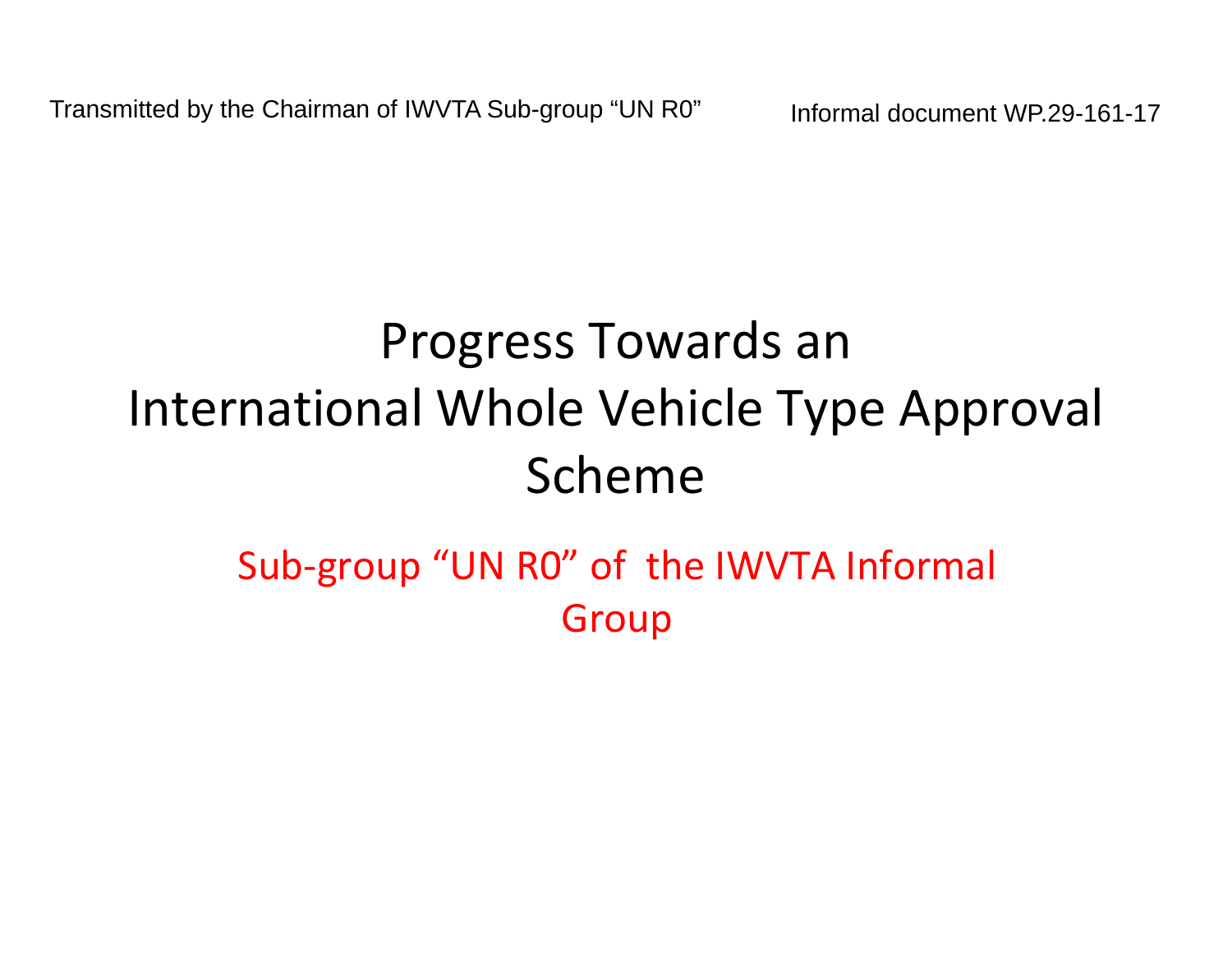### Contents of this presentation

#### 1. Overview of IWVTA

- 1. UN Regulation No. 0 (UN R0)
- 2. Objective of IWVTA Who benefits from IWVTA?
- 3. Delivering the Vision and Visualising our Approach
- 4. What IWVTA comprises

#### 2. Issues for WP.29 to note

- 1. Working Assumptions
- 2. Contents of draft UNR0 and its Technical Requirements
- 3. Items for Further Discussion
- 3. Future evolution of UN R0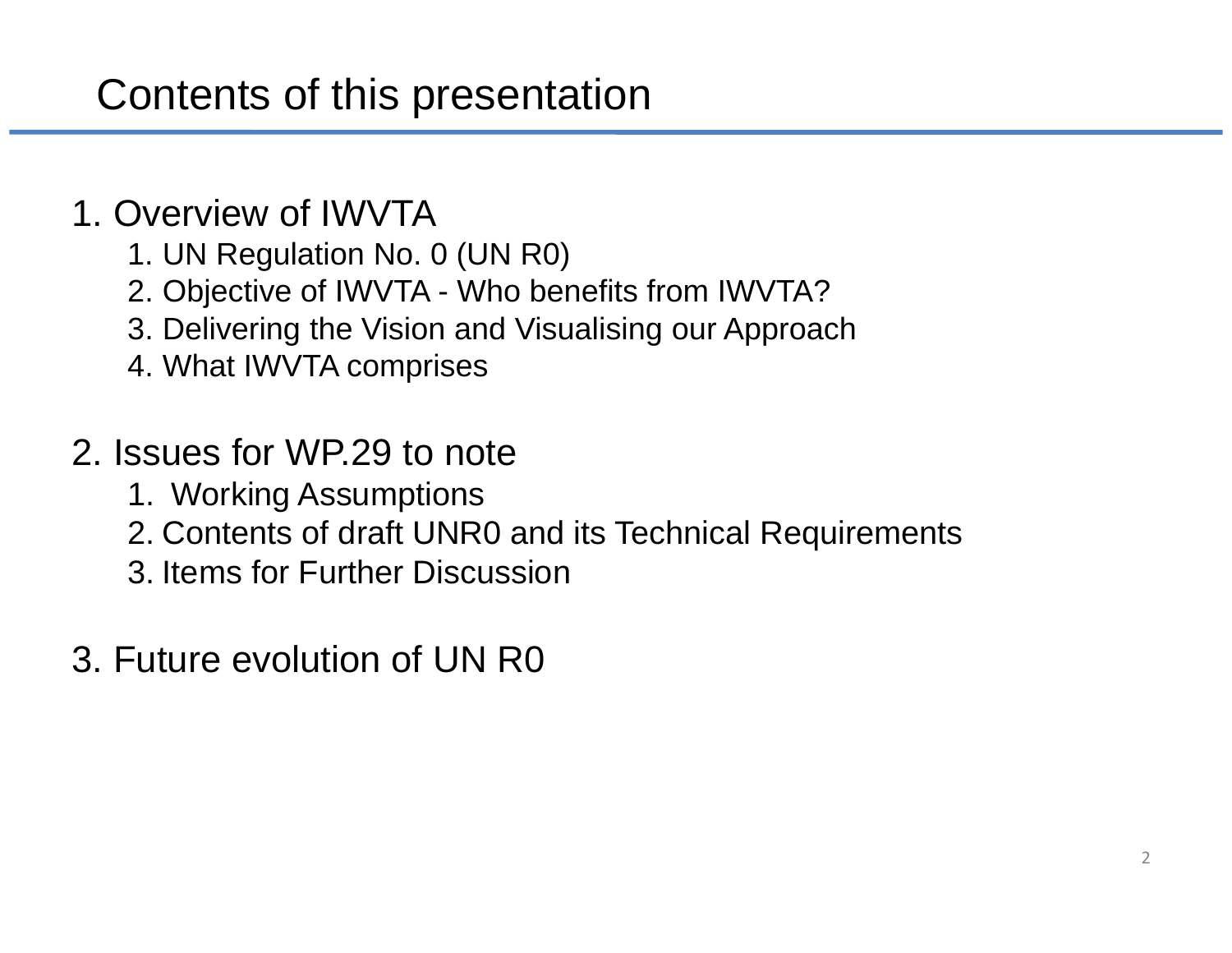UN R0 seeks to establish an internationally recognised whole vehicle type approval (IWVTA) scheme within the framework of the revised 1958 Agreement.

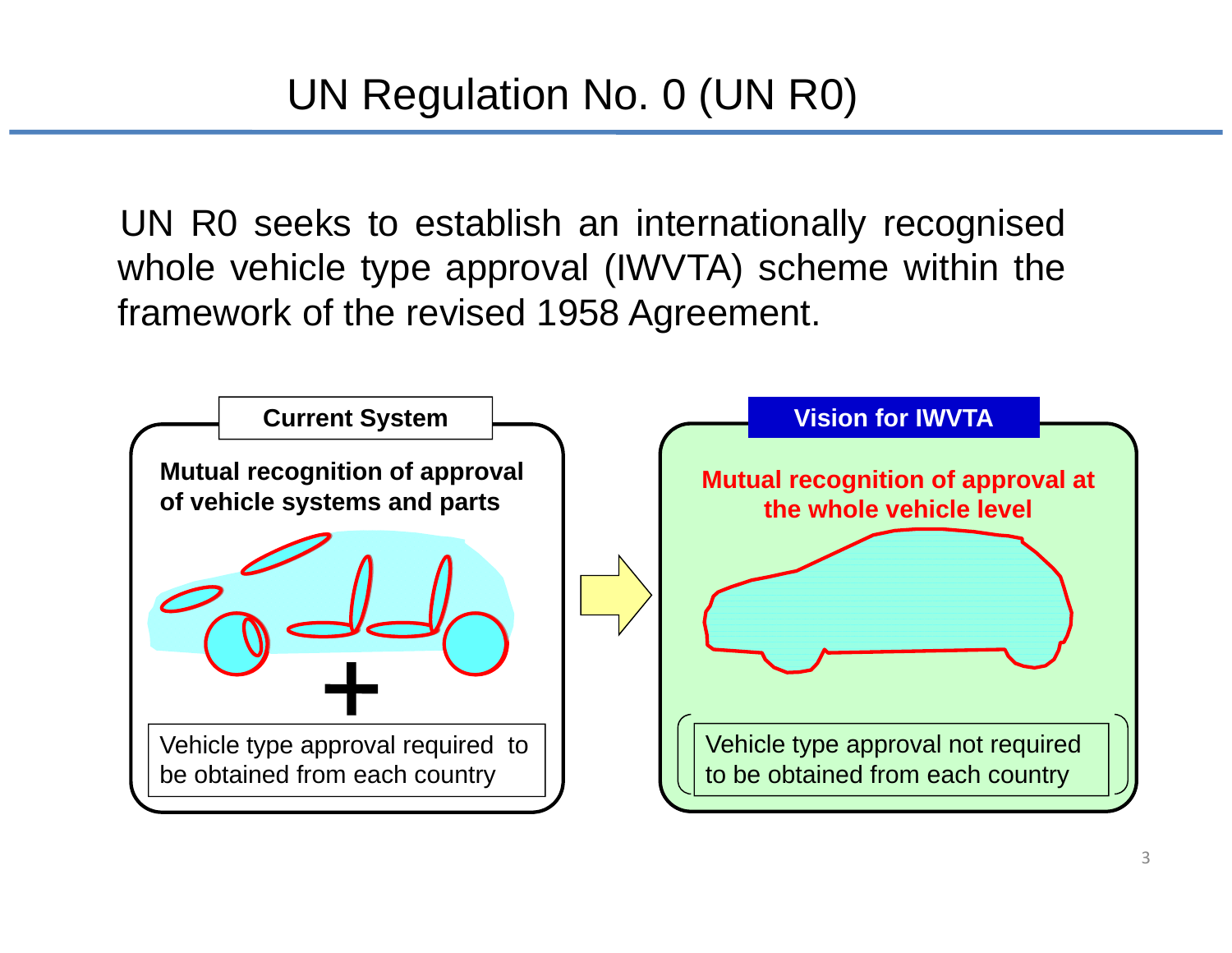The principal objective of IWVTA is expanding the mutual recognition of vehicle systems and components to whole vehicles by:

- Achieving wider acceptance of the vehicle/component type approvals pursuant to the UN Regulations;
- Increasing the transparency of vehicle type approval procedures in the Contracting Parties applying the IWVTA regulation;
- Simplifying procedures and minimizing administrative burdens in obtaining national/regional vehicle type approvals; and
- Providing a flexible approach to help Contracting Parties developing their national new-vehicle approval requirements.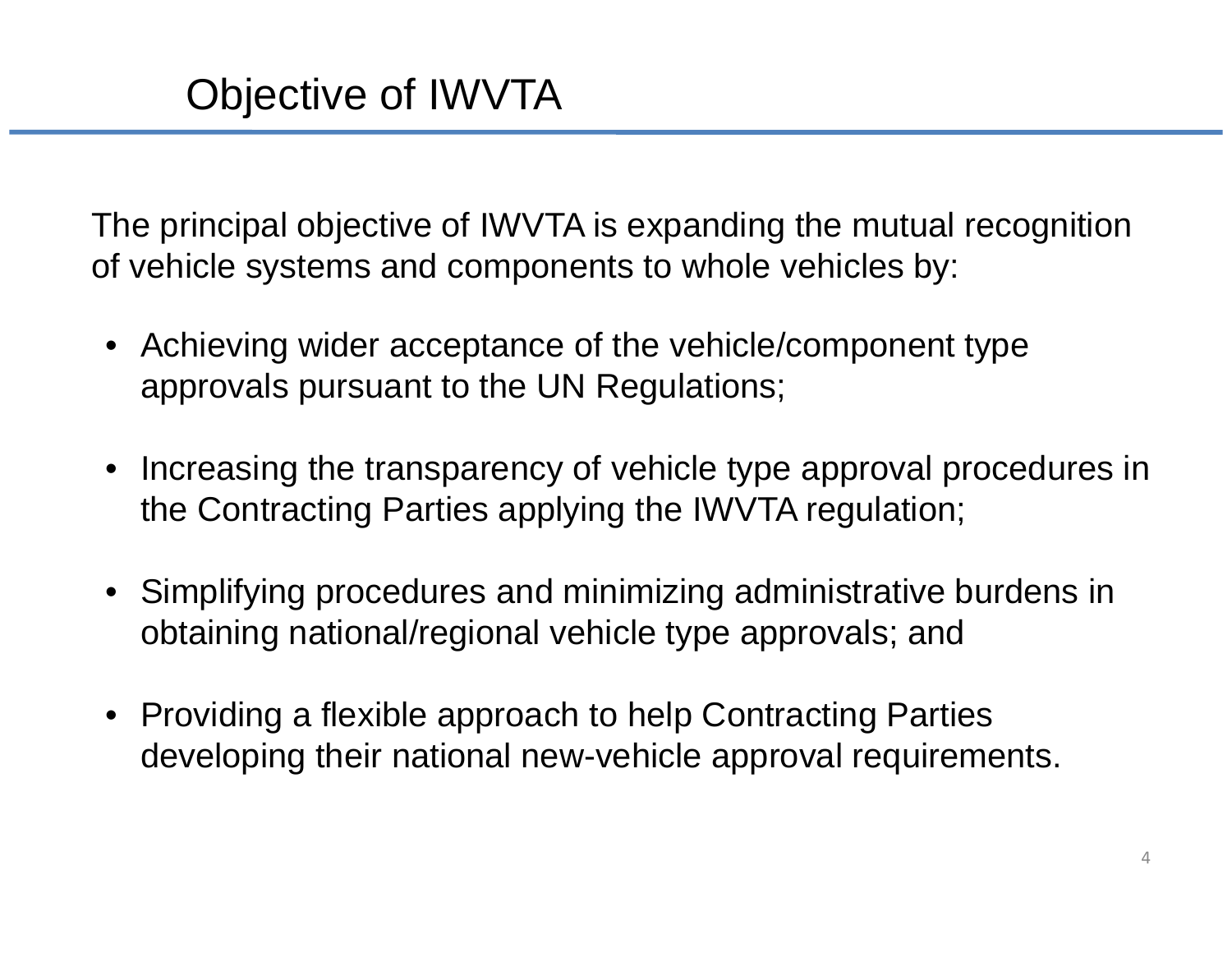Realising the IWVTA objective is beneficial for:

- • **Governments** - in delivering transparent, robust and reliable processes for vehicle type approval.
- **Industry** by having access to quicker and more cost efficient type approval; and the potential for easier access to markets applying IWVTA.
- • **Consumers** - who benefit from vehicles meeting uniform and consistent requirements at lower prices.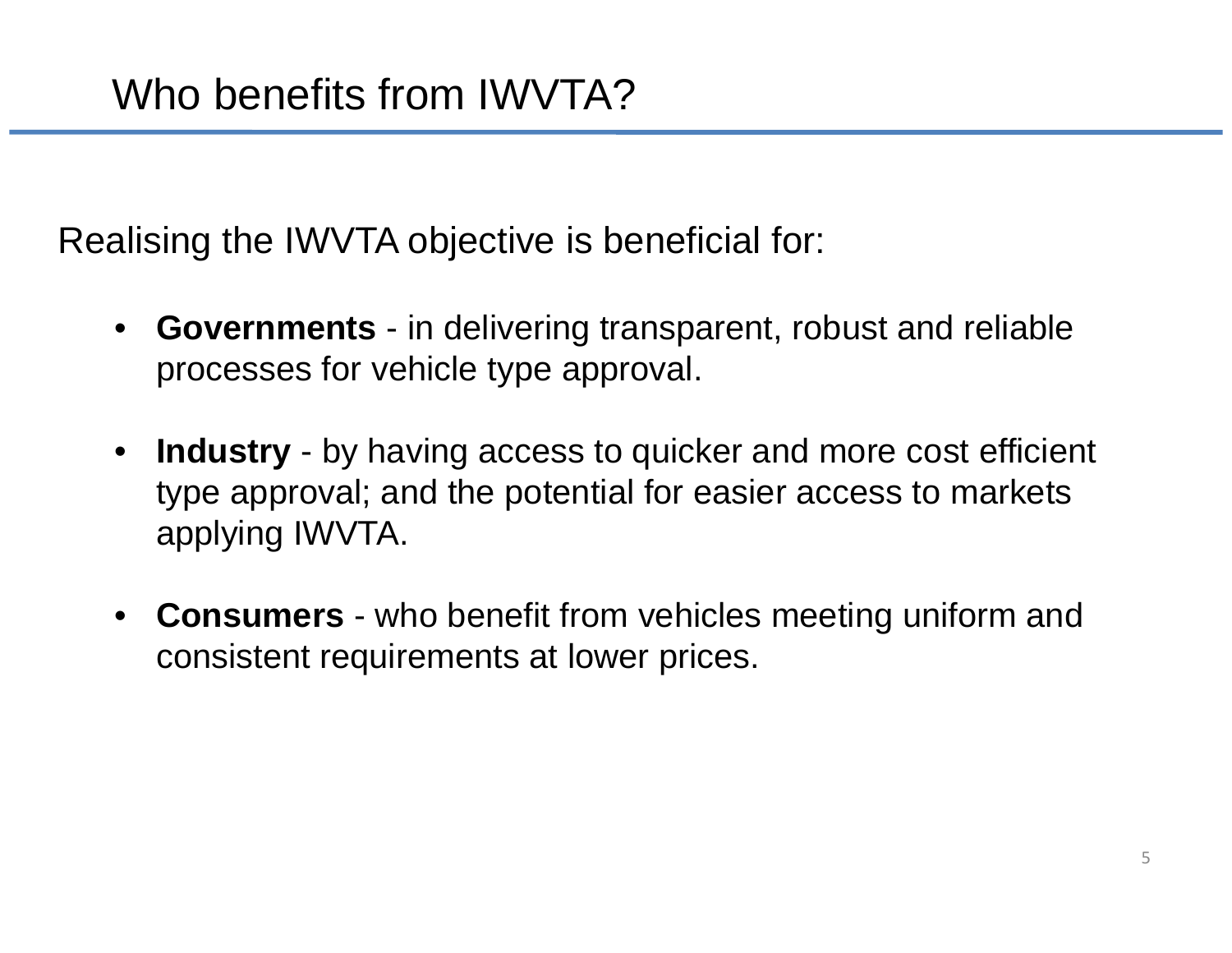We recognise the IWVTA vision cannot be achieved from the very beginning due to:

- the different number of UN Regulations currently applied by CPs, and
- the different requirements at whole vehicle level operated nationally/regionally.

And so;

- in the first version of UN R0 the number of key provisions will not be sufficient to certify a whole vehicle  $\rightarrow$  "partial" IWVTA.
- at a future point this "partial" IWVTA should develop into a complete whole vehicle type approval.
- • we are not proposing a timescale for delivering this overall vision.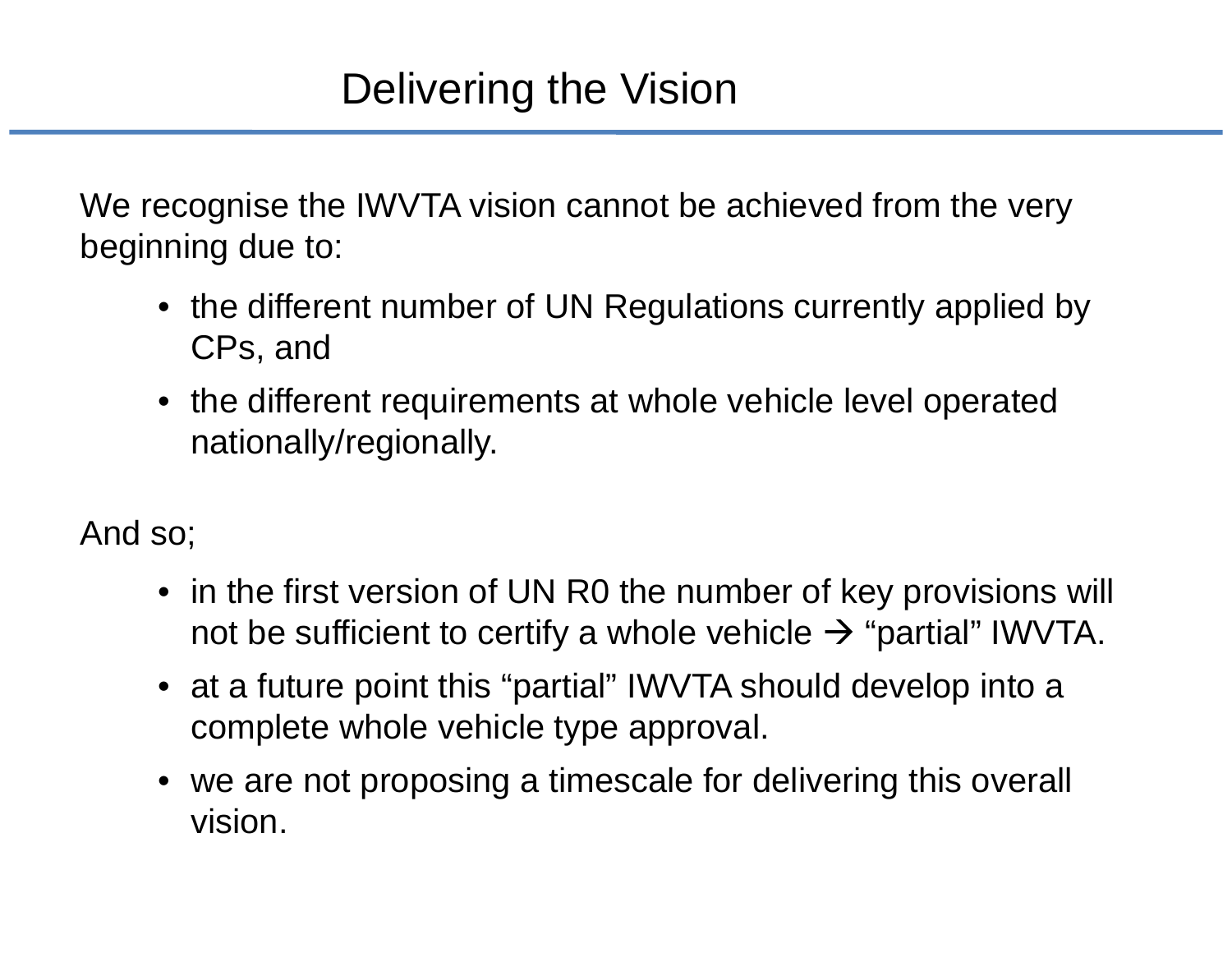### Visualising our Approach

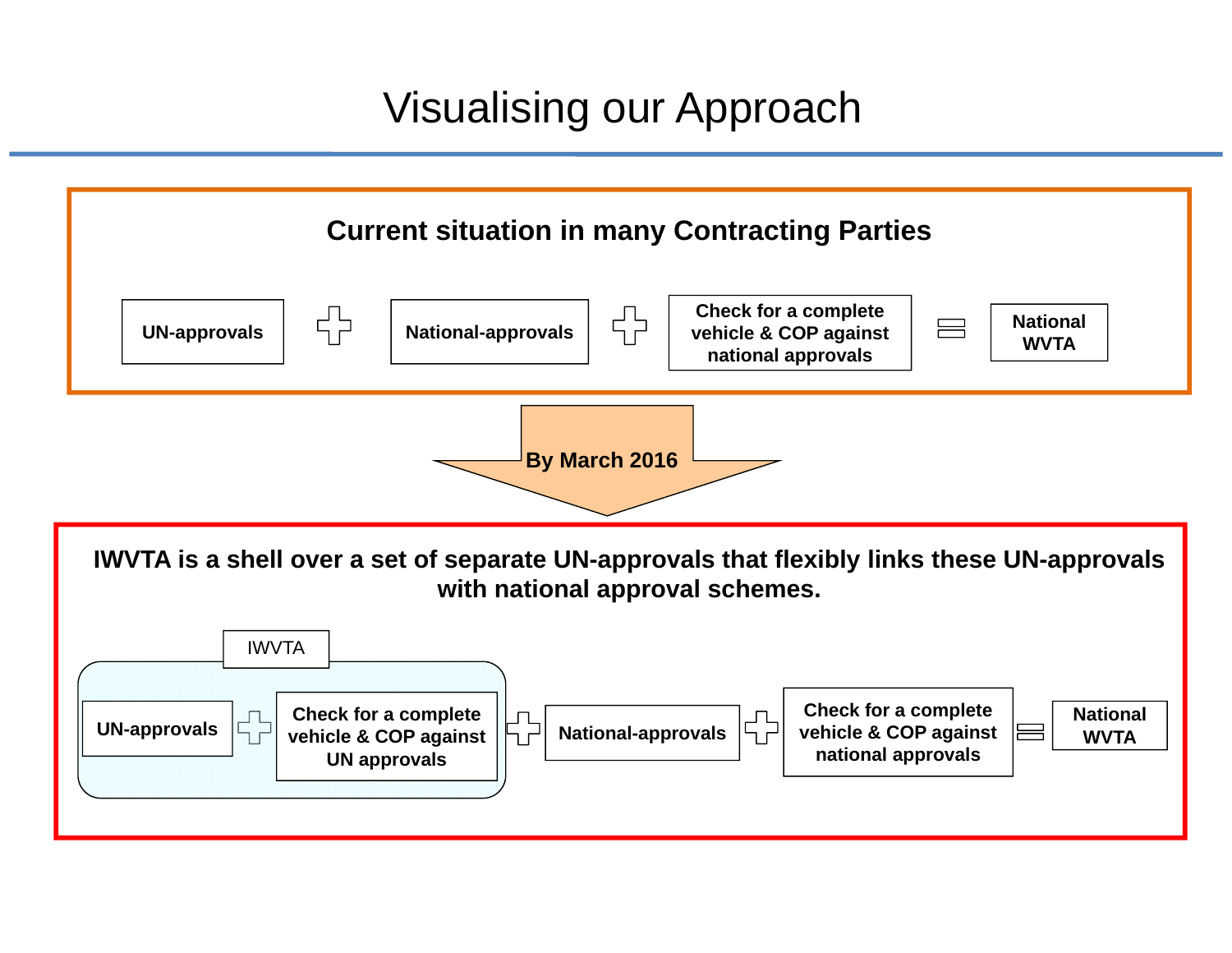# What IWVTA comprises

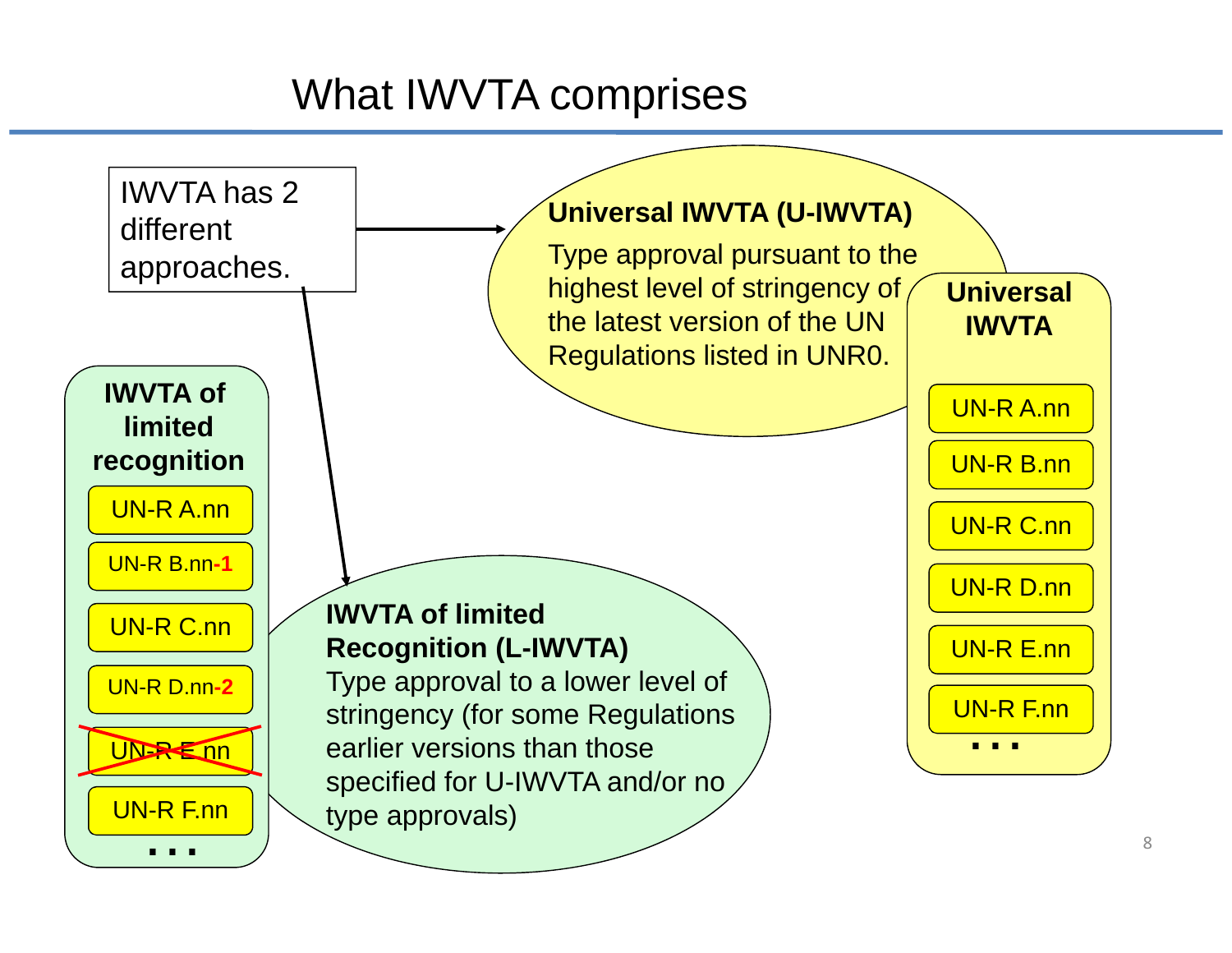# Contents of this presentation

#### 1. Overview of IWVTA

- 1. UN Regulation No. 0 (UN R0)
- 2. Objective of IWVTA Who benefits from IWVTA?
- 3. Delivering the Vision and Visualising our Approach
- 4. What IWVTA comprises

#### 2. Issues for WP.29 to note

- 1. Working Assumptions
- 2. Contents of draft UNR0 and its Technical Requirements
- 3. Items for Further Discussion

3. Future evolution of UN R0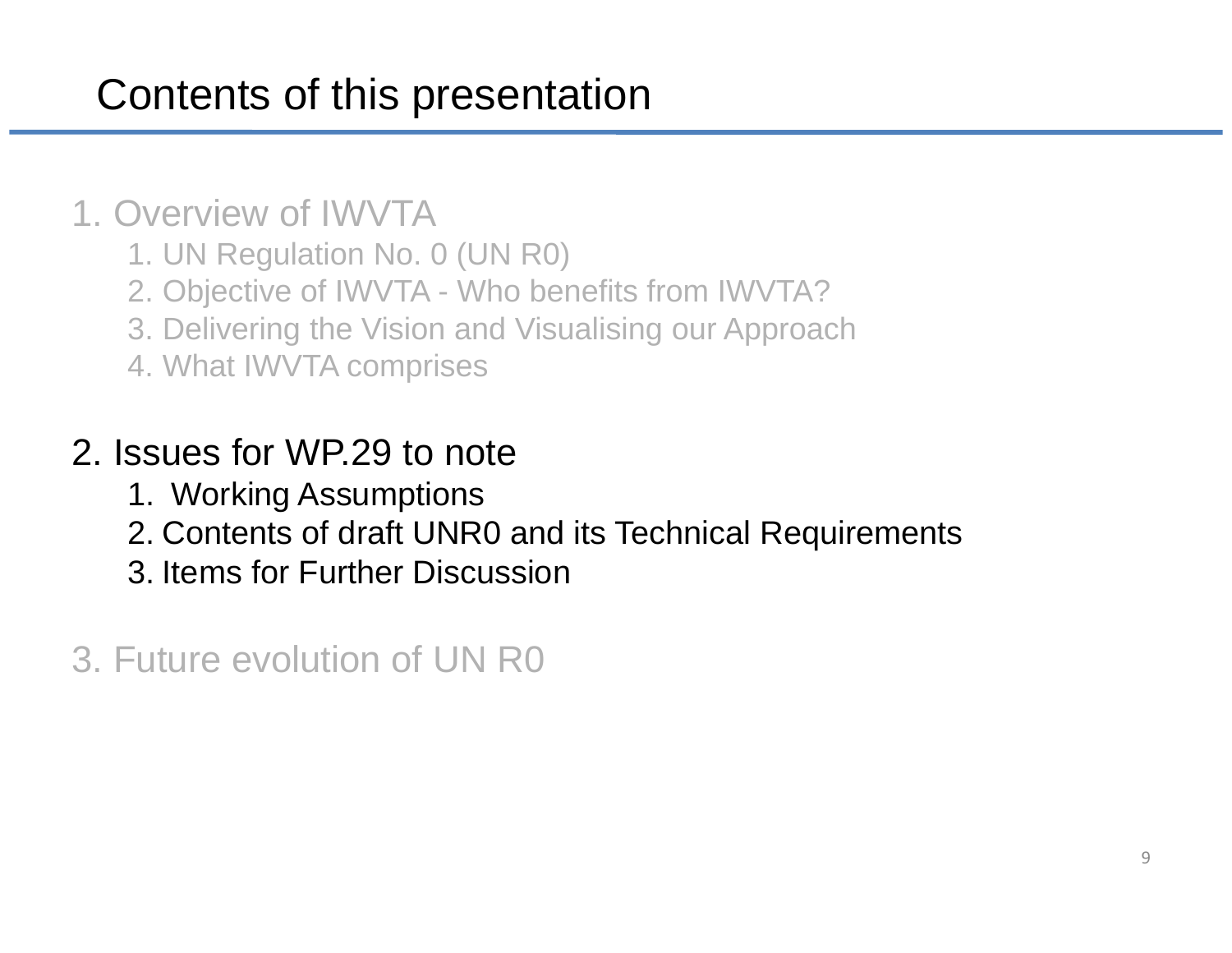The informal group has working assumptions for developing the UNR0;

- 1. Obligation of CPs.
	- $\bullet$  shall accept U-IWVTA even where they do not apply all the UN Regulations included.
	- $\bullet$  shall accept, for the purpose of issuing an IWVTA, type approvals correctly issued by other CPs (according to the UN Regulations listed in Annex 4, Section 1), including instances where they do not apply those UN Regulations.
	- $\bullet$  Shall notify the UN secretariat those UN Regulations where they accept a lower level and/or no approval as part of an IWVTA of limited recognition.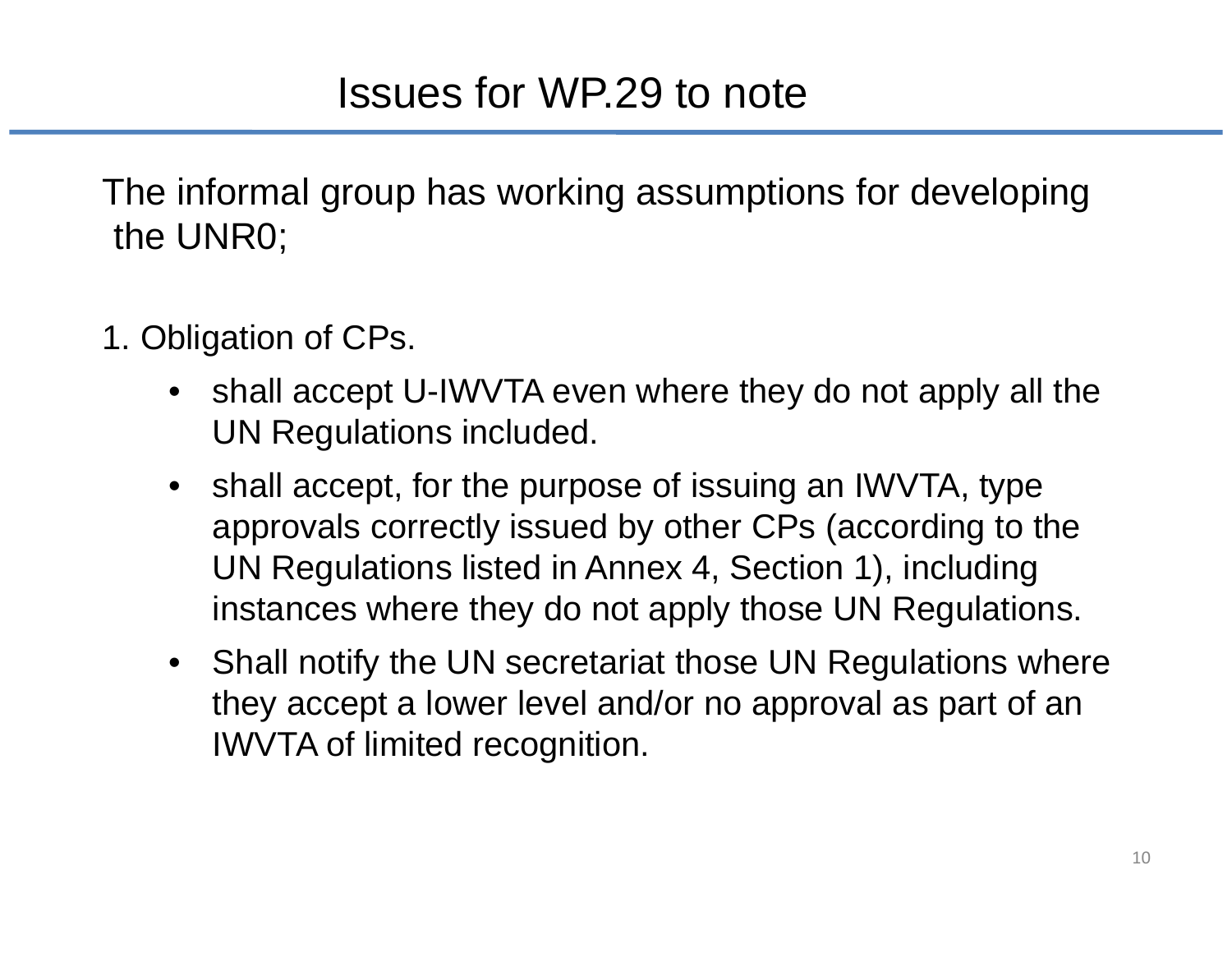Working assumptions for UNR0;

2. Right of CPs.

 $\bullet$  CPs applying UNR0 will be permitted to issue U-IWVTA and/or IWVTA of limited recognition provided that they have 'technical competence'

*"Having regard to Article 2 of the 1958 Agreement 'technical competence' means that <sup>a</sup> Contracting* Party has the capability to verify the compliance of a whole vehicle type with UN Regulation No. 0 *based on the component type approvals submitted by the manufacturer in the application, and the ability to confirm that the systems and components are installed pursuant to the individual UN Regulations listed in Annex 4 of UN Regulation No. 0."*

#### 3. Routine updating of UNR0.

- •Updating UNR0 will be on an annual basis.
- $\bullet$  Series of Amendments will be used to provide adequate (legal) visibility of the requirements of the different updates of UNR0.
- $\bullet$  Developing our thinking on the possibility of a permanent working group to oversee UNR0.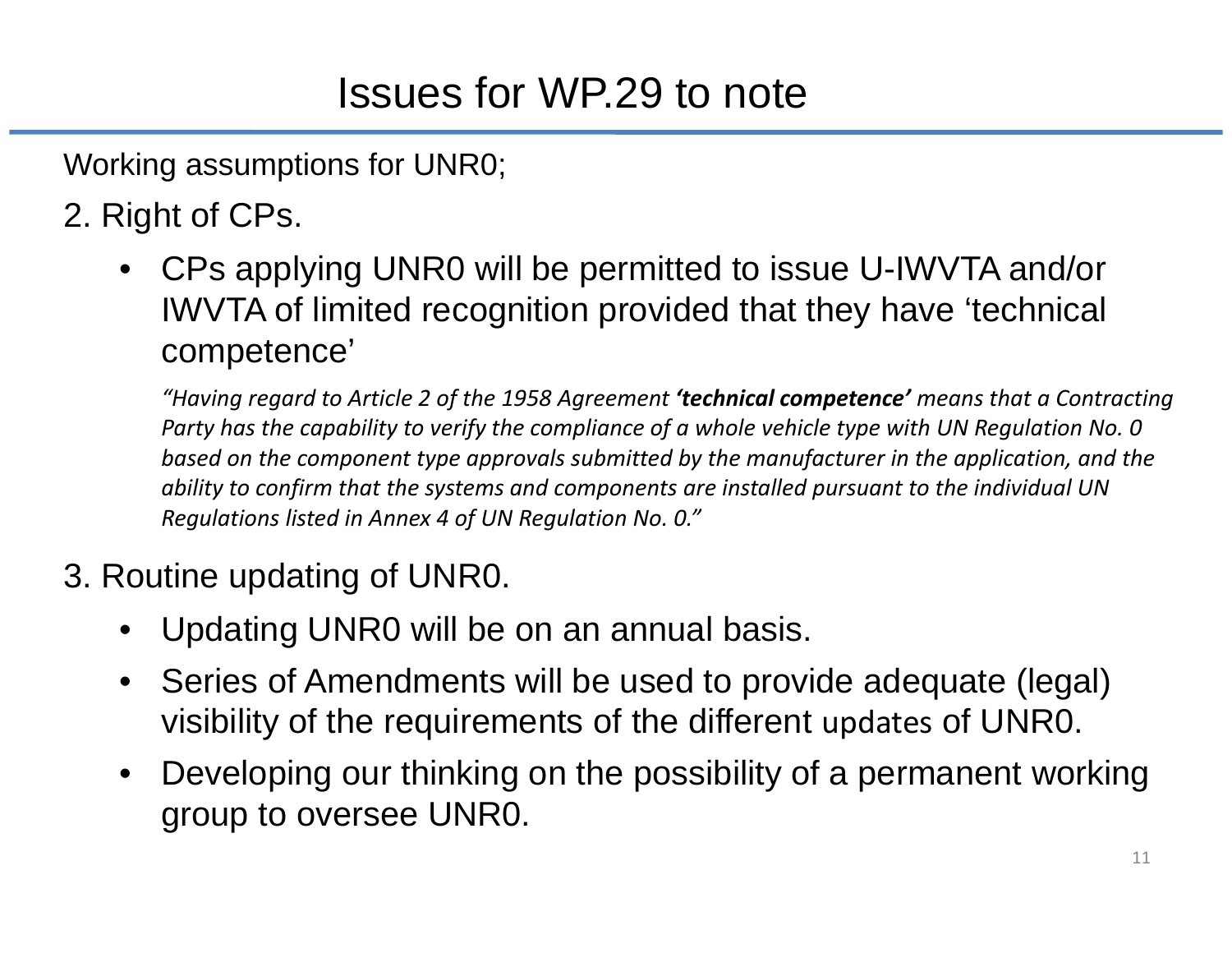# Contents of draft UNR0

#### **1. Scope**

#### **2. Definitions**

- 3. Application for approval
- 4. Approval
- 5. Specifications
- 6. Tests
- 7. Modification of vehicle type and extension of approval
- 8. Conformity of production
- 9. Penalties for non-conformity of production
- 10. Production definitely discontinued
- 11. Names and addresses of Technical Services responsible for conducting approval tests and of Administrative Departments
- 12. Introductory and transitional provisions

#### **13. Special provisions for Contracting Parties applying this Regulation**

Annex 1: Communication

Annex 2: Arrangement of the approval mark

Annex 3: Procedures to be followed during I-WVTA of vehicles

#### **Annex 4: List of requirements for the purpose of I-WVTA: List of regulatory acts**

Annex 5: Information document for the purpose of I-WVTA of vehicles Annex 6: Definition of the vehicle type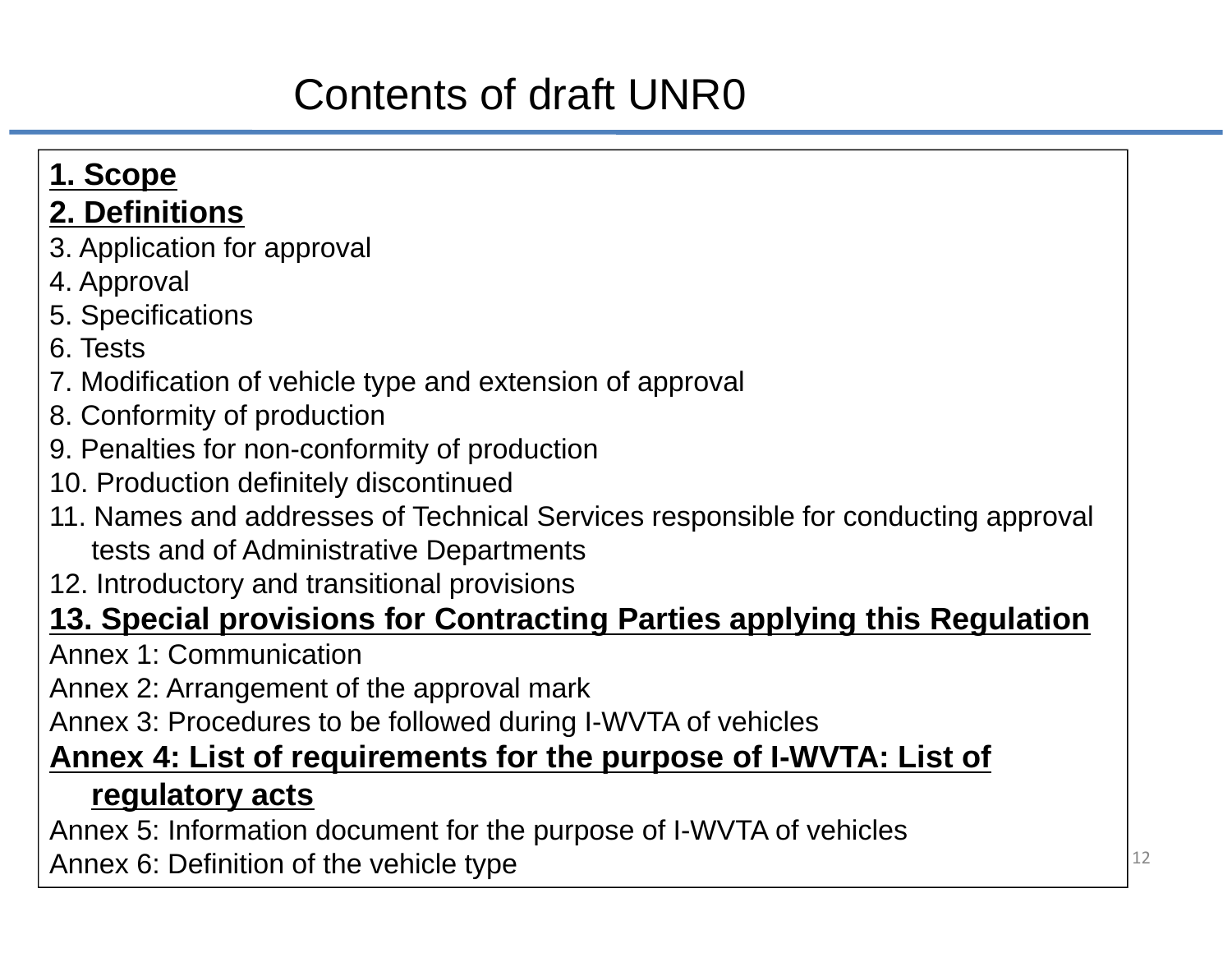### The technical requirements – The "A" list

| <b>Number</b>           | <b>Topic</b>                                                     | UN-<br><b>Regulation</b> |
|-------------------------|------------------------------------------------------------------|--------------------------|
| $\overline{\mathbf{1}}$ | <b>Retro reflectors</b>                                          | $\overline{\mathbf{3}}$  |
| $\overline{2}$          | <b>Direction indicators</b>                                      | 6                        |
| 3                       | End-outline, stop, side<br>marker, front/rear position<br>(side) | $\overline{\mathbf{z}}$  |
| 4                       | <b>Radio interference</b>                                        | 10                       |
| 5                       | Door latches + hinges                                            | 11                       |
| 6                       | <b>Steering impact</b>                                           | 12                       |
| $\overline{\mathbf{z}}$ | <b>Belt anchorages</b>                                           | 14                       |
| 8                       | Seats + head restraints                                          | 17                       |
| 9                       | <b>Front fog lamps</b>                                           | 19                       |
| 10                      | <b>Interior fittings</b>                                         | 21                       |
| 11                      | <b>Reversing lamps</b>                                           | 23                       |
| 12                      | <b>External projections</b>                                      | 26                       |
| 13                      | <b>Audible warning signals</b>                                   | 28                       |
| 14                      | <b>Tyres</b>                                                     | 30                       |
| 15                      | <b>Light sources</b>                                             | 37                       |
| 16                      | <b>Rear fog lamps</b>                                            | 38                       |
| 17                      | <b>Speedometer</b>                                               | 39                       |
| 18                      | <b>Safety glazing</b>                                            | 43                       |
| 19                      | <b>Headlamp cleaners</b>                                         | 45                       |
| 20                      | <b>Installation of Lighting</b>                                  | 48                       |

| <b>Number</b> | <b>Topic</b>                                                     | UN-<br><b>Regulation</b> |
|---------------|------------------------------------------------------------------|--------------------------|
| 21            | <b>Tyres</b>                                                     | 54                       |
| 22            | <b>Rear protective devices</b>                                   | 58                       |
| 23            | <b>Parking lamps</b>                                             | 77                       |
| 24            | <b>Steering efforts</b>                                          | 79                       |
| 25            | <b>Engine power</b>                                              | 85                       |
| 26            | End-outline, stop, side<br>marker, front/rear position<br>(side) | 91                       |
| 27            | <b>Frontal impact</b>                                            | 94                       |
| 28            | Side impact                                                      | 95                       |
| 29            | <b>Headlamps</b>                                                 | 98                       |
| 30            | <b>Light sources</b>                                             | 99                       |
| 31            | <b>High voltage</b>                                              | 100                      |
| 32            | <b>Headlamps</b>                                                 | 112                      |
| 33            | <b>Tyre wet grip/Noise/RR</b>                                    | 117                      |
| 34            | <b>Cornering lamps</b>                                           | 119                      |
| 35            | <b>Controls and tell tales</b>                                   | 121                      |
| 36            | <b>Headlamps</b>                                                 | 123                      |
| 37            | <b>Field of vision</b>                                           | 125                      |
| 38            | <b>Pedestrian protection</b>                                     | 127                      |
| 39            | <b>Light sources</b>                                             | 128                      |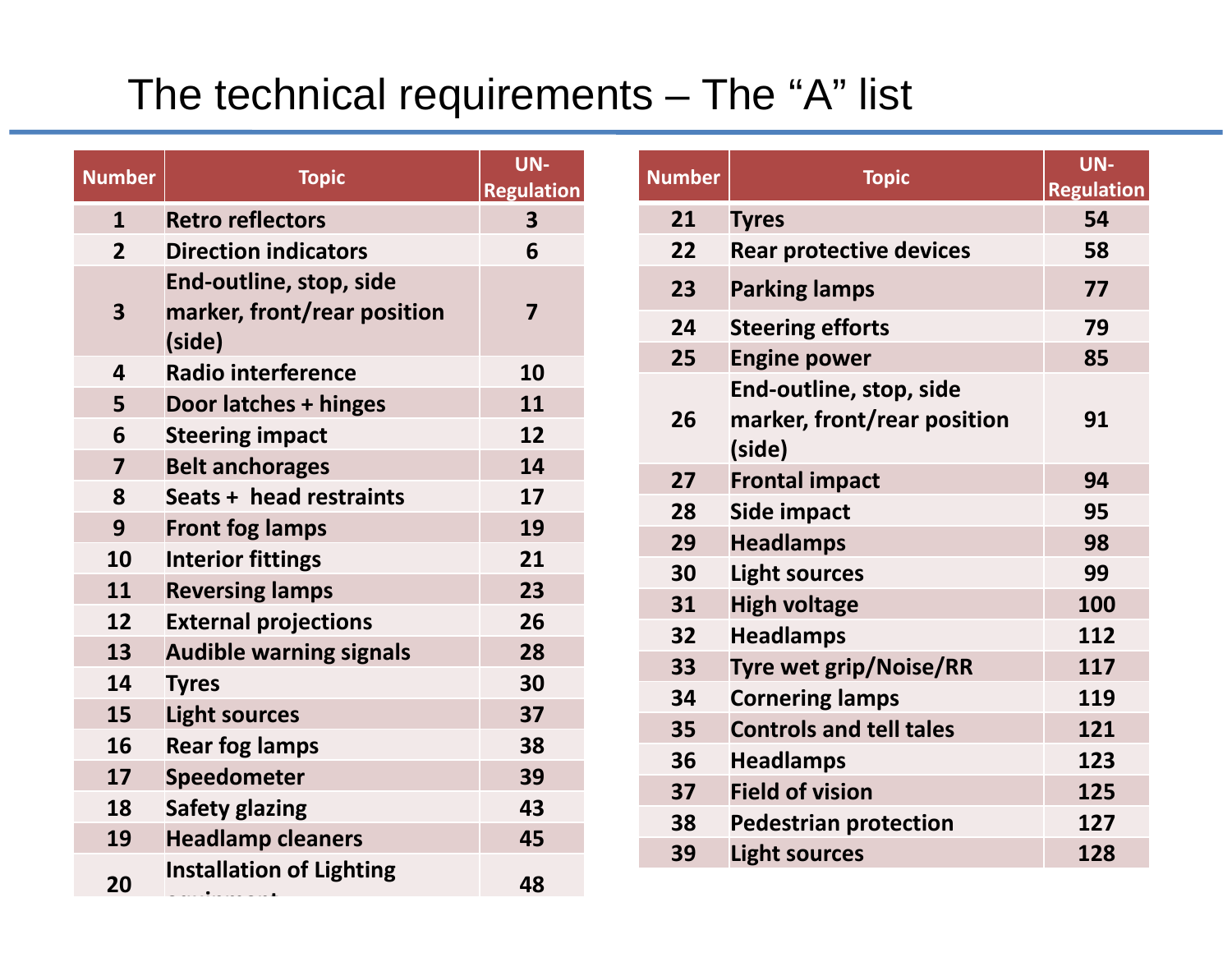### The technical requirements – The "B" list

| <b>Number</b>           | <b>Topic</b>                              | <b>UN-Regulation</b> |
|-------------------------|-------------------------------------------|----------------------|
| $\mathbf{1}$            | <b>Rear registration plate lamps</b>      | 4                    |
| $\overline{2}$          | <b>Braking</b>                            | 13H                  |
| $\overline{\mathbf{3}}$ | <b>ESC</b>                                | 13H                  |
| 4                       | <b>BA</b>                                 | 13H                  |
| 5                       | <b>Safety belts</b>                       | 16                   |
| 6                       | <b>Fuel tanks</b>                         | 34                   |
| $\overline{\mathbf{z}}$ | <b>Integrated child restraints</b>        | 44                   |
| 8                       | <b>Indirect vision devices</b>            | 46                   |
| 9                       | Permissible sound level                   | 51                   |
| 10                      | <b>Temporary tires/ TPMS</b>              | 64                   |
| 11                      | <b>CO2 emissions and fuel consumption</b> | 101                  |
| 12                      | Anti-theft/immobilizer                    | 116                  |
| 13                      | <b>Tyre installation</b>                  |                      |
| 14                      | <b>WLTP</b>                               |                      |

Sub-Group hopes that more UN Regulations in the "B" list be included in the "A" list after proper revision.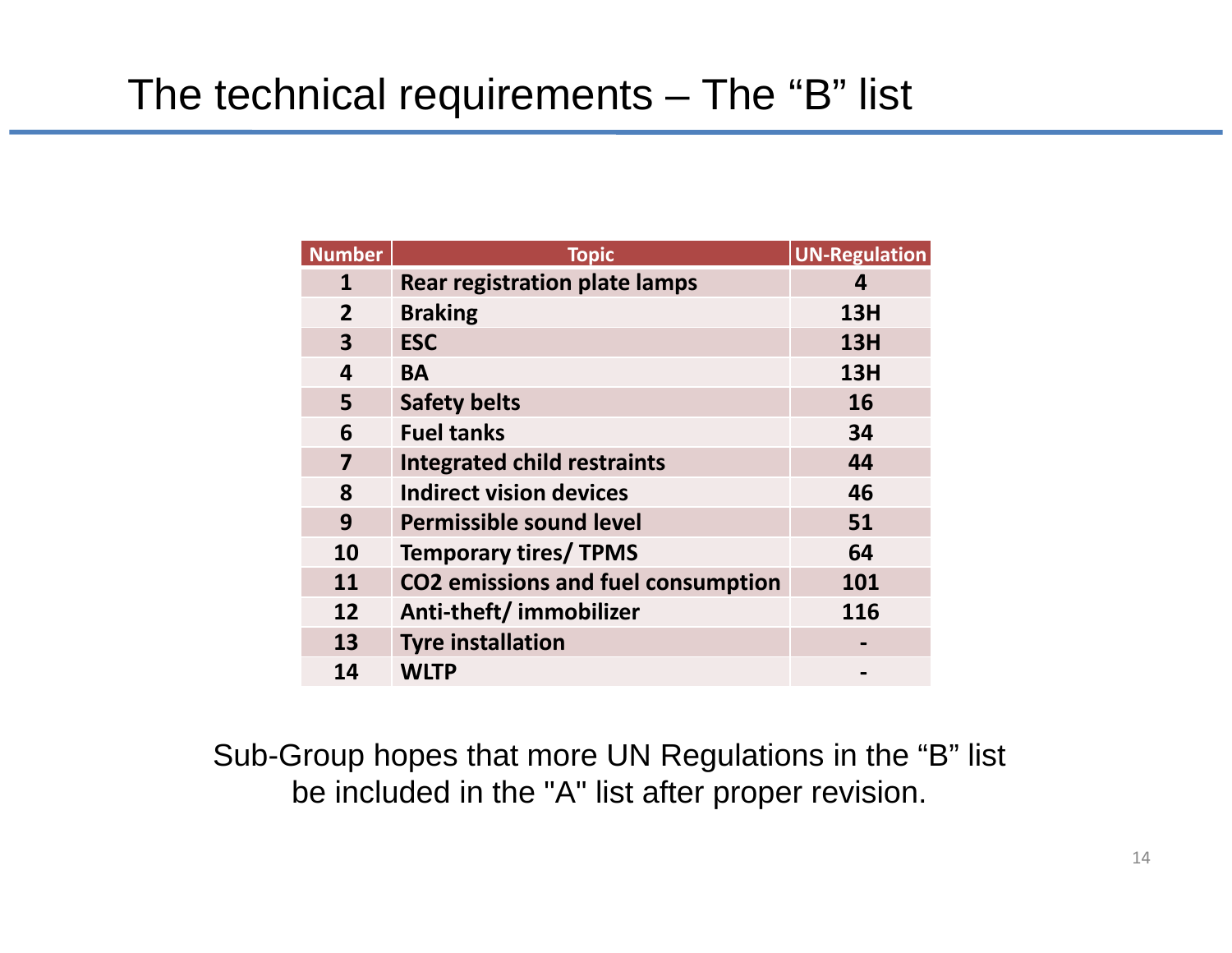The informal group continues to discuss:

- 1. Which UN Regulations to include within IWVTA
	- $\bullet$ Based on the Ambassadors/GR reviews, and
	- •In the first step will be "A" items
	- •Ambition list comprising "B" items
- 2. Routine updating of UNR0.
	- •The role of a permanent working group to oversee UNR0
	- • How to synchronize introduction dates for series of amendments to individual UN Regulations with updates to UNR0 (due to the range of topics included in IWVTA).
- 3. Exchange of information between CPs
	- • Whether to create and maintain a status document on UN Regulations for those CPs accepting IWVTA of limited recognition.
- 4. How to include the concept of a Certificate of Conformity (CoC)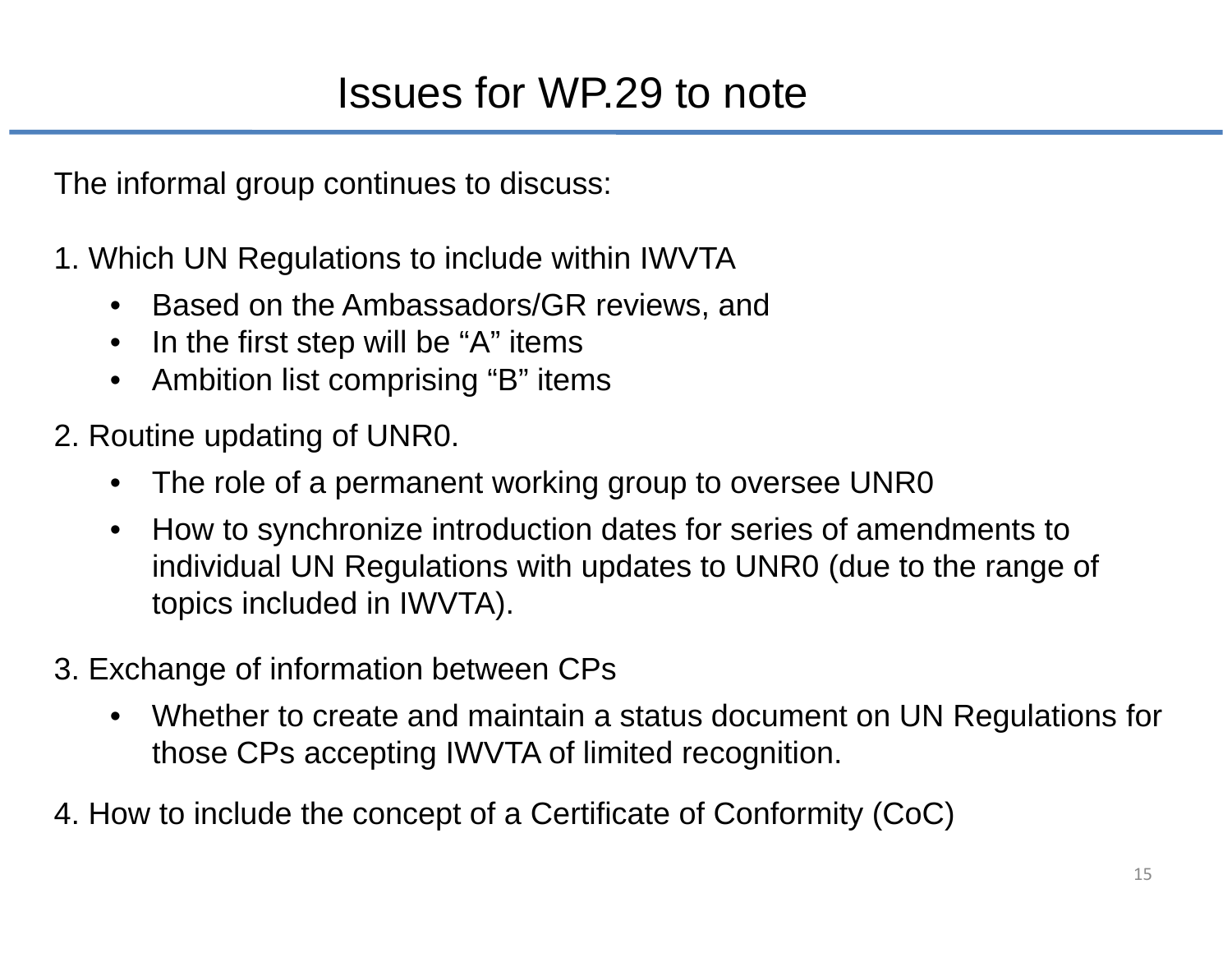# Contents of this presentation

#### 1. Overview of IWVTA

- 1. UN Regulation No. 0 (UN R0)
- 2. Objective of IWVTA Who benefits from IWVTA?
- 3. Delivering the Vision and Visualising our Approach
- 4. What IWVTA comprises

#### 2. Issues for WP.29 to note

- 1. Working Assumptions
- 2. Contents of draft UNR0 and its Technical Requirements
- 3. Items for Further Discussion

### 3. Future evolution of UN R0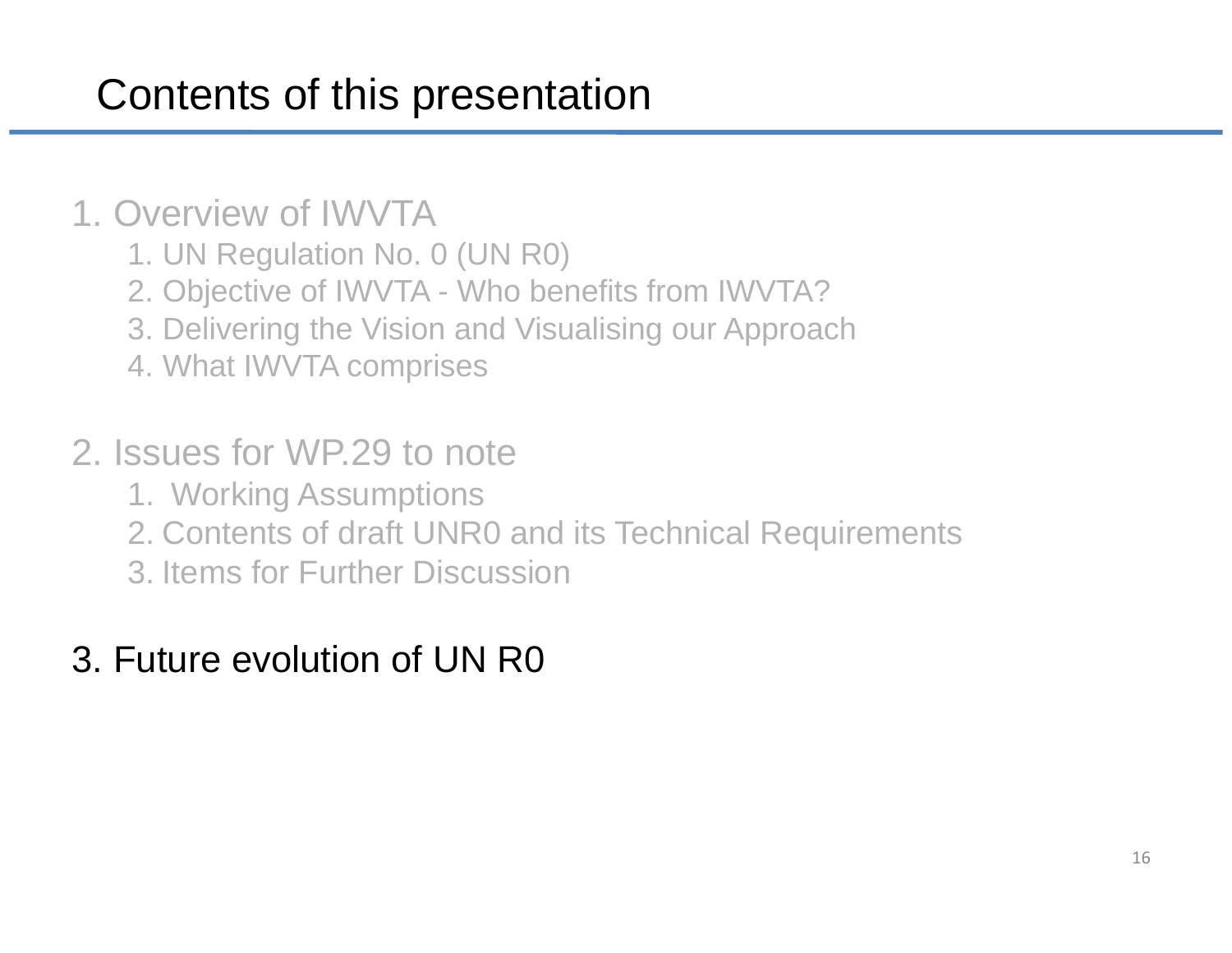# Future evolution of UN R0

- $\checkmark$  The major objective of IWVTA is the complete mutual recognition of vehicle type approvals - without any additional national requirements or additional approvals.
- $\checkmark$  To move forward the followings should be addressed after UN R0 is established at March 2016.
	- How to increase the number of applicable UN Regulations in Annex 4
	- How to reduce national requirements
	- How to extend the scope to include vehicles other than M1

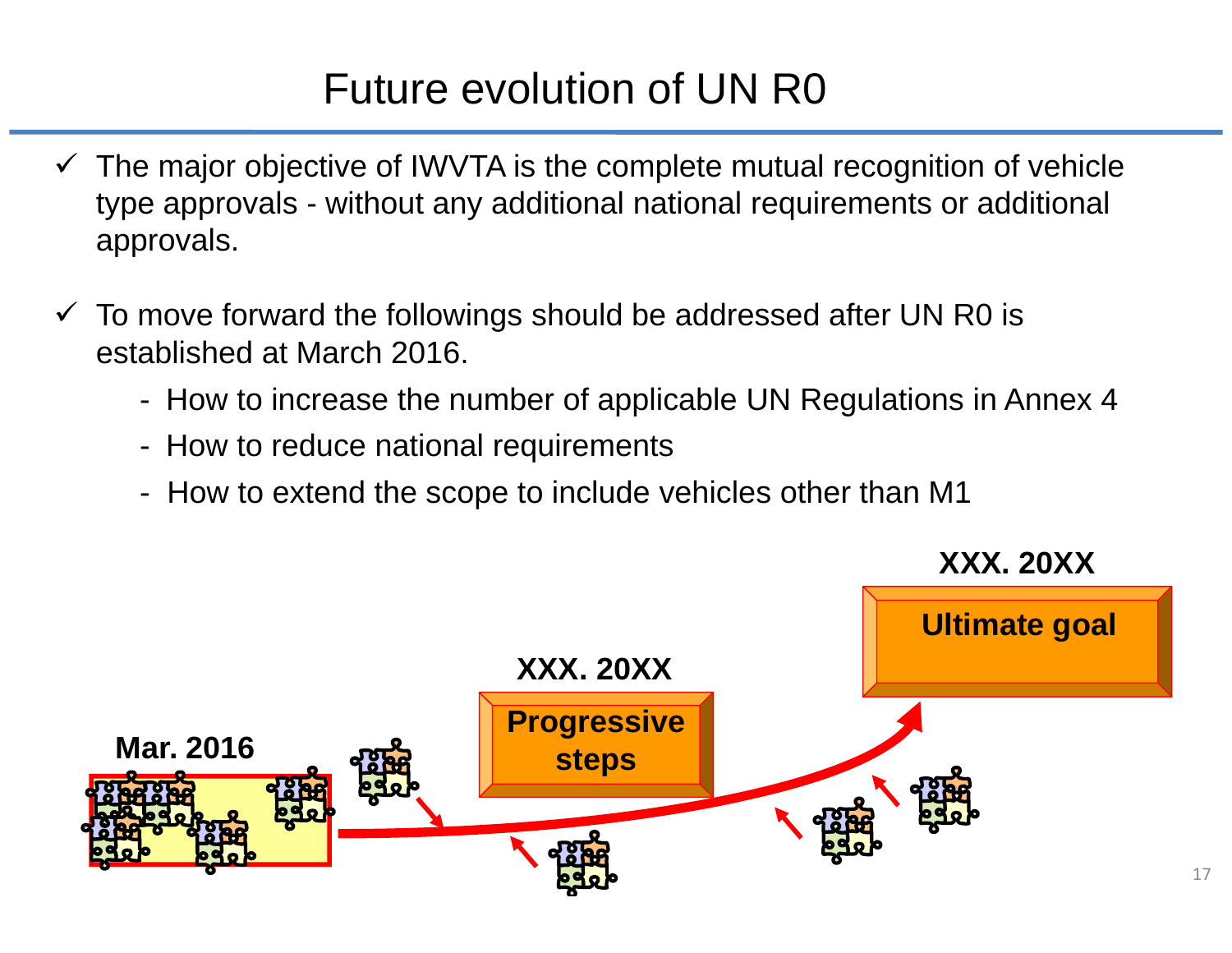### The IWVTA Vision

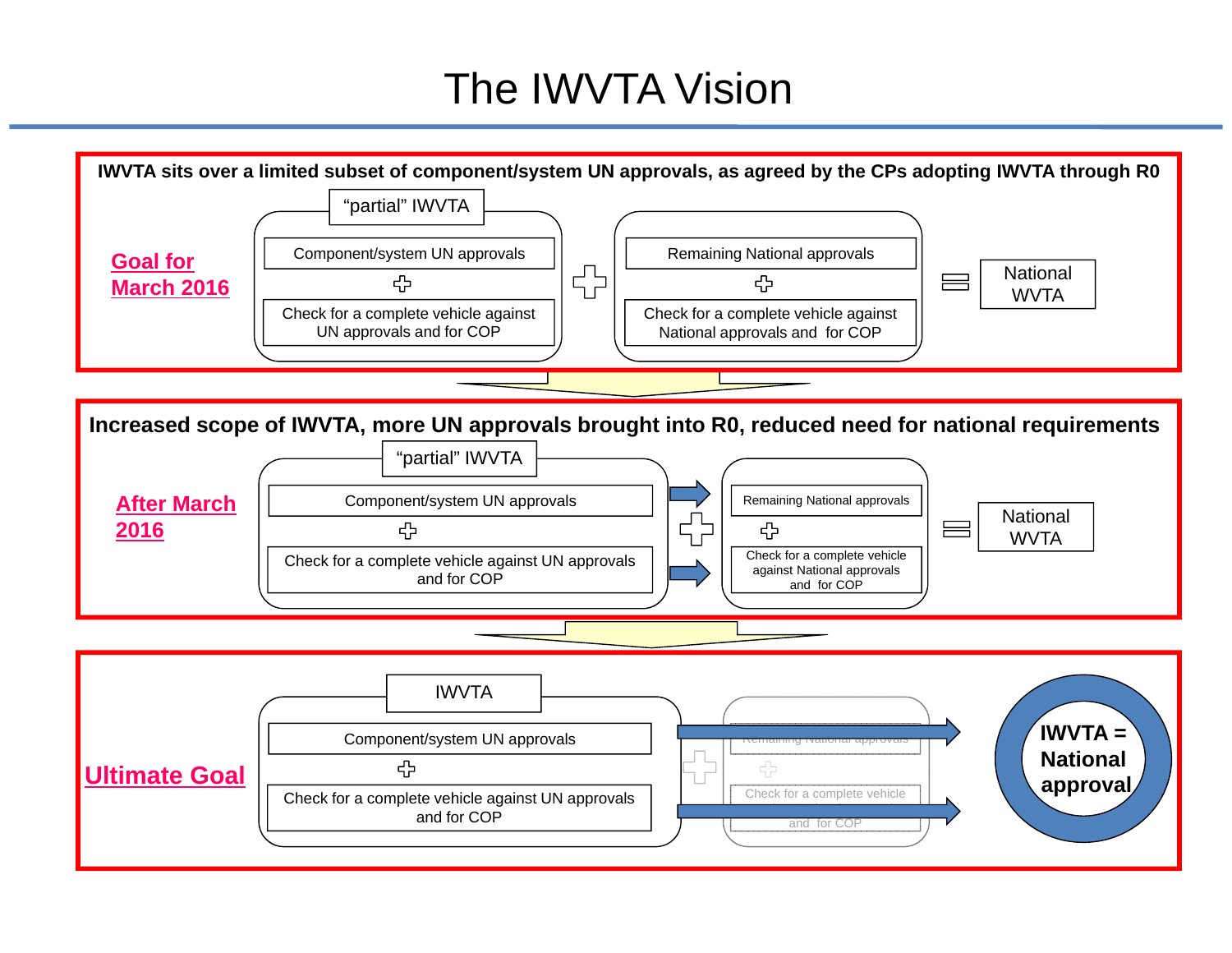### **Conclusion**

- 1. By March 2016, "partial" IWVTA is established and at a future point it should develop into a complete IWVTA.
- 2. IWVTA has 2 different approaches; U-IWVTA and L-IWVTA.
- 3. The informal group has working assumptions on the followings for developing the UNR0;
	- 1. Obligation of CPs
	- 2. Right of CPs
	- 3. Routine updating of UNR0
- 4. The informal group continues to discuss:
	- 1. Which UN Regulations to include within IWVTA
	- 2. Routine updating of UNR0
	- 3. Exchange of information between CPs
	- 4. How to include the concept of a Certificate of Conformity (CoC)